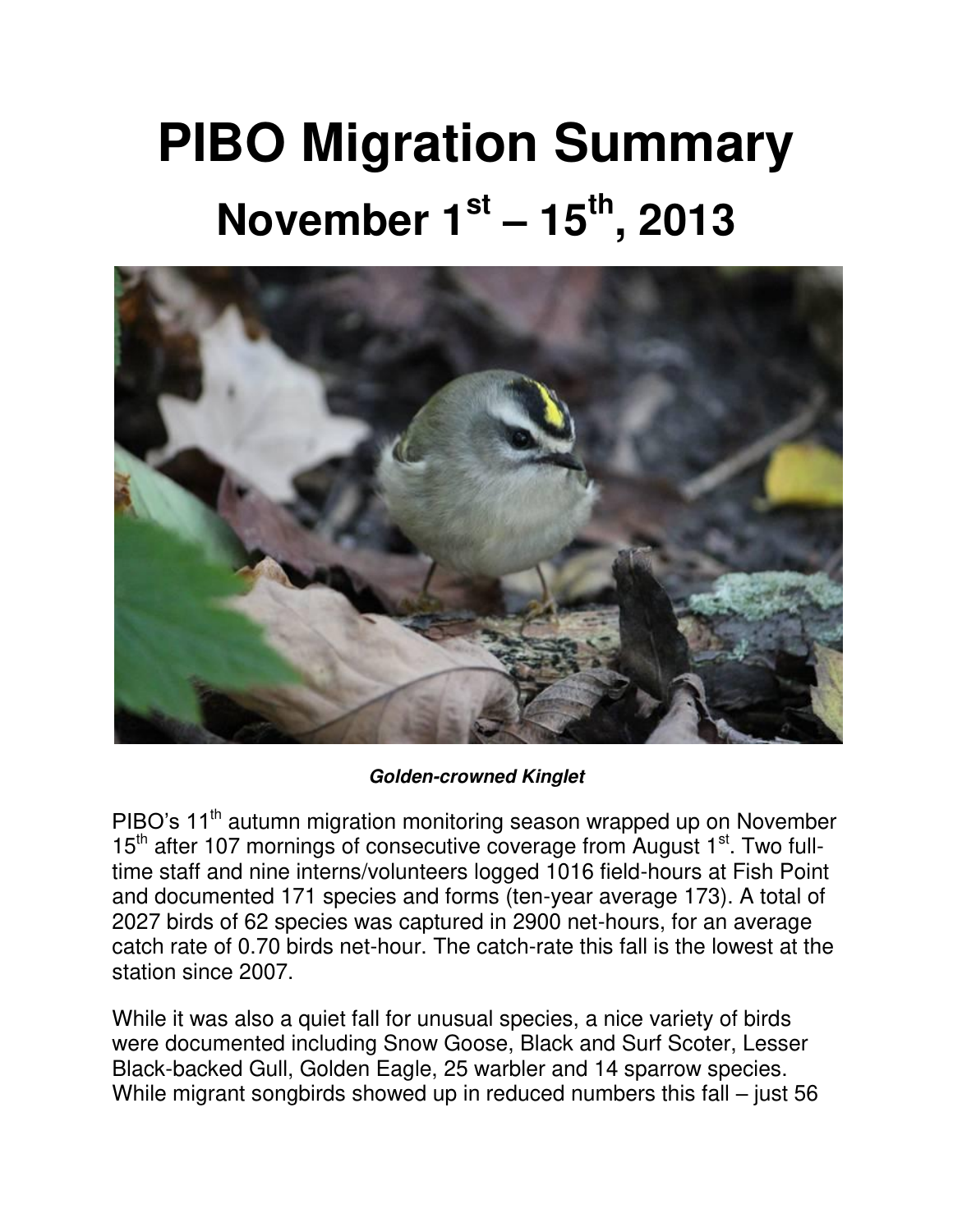Magnolia Warblers were captured, for example, compared to a ten-year average of 320, and a station-high of 776 in 2005 – a few species made a stronger than usual showing including Golden-crowned Kinglet, Winter Wren, and American Pipit, among others.

Strong southwest winds on November 1<sup>st</sup> produced eight waterfowl species including fall 'firsts' for Redhead and Long-tailed Duck. Light rain on the  $2^{nd}$ made for a similar day of activity, with 341 Red-breasted Mergansers recorded on the census, along with smaller numbers of Common Loons, Horned Grebes, and Buffleheads. A few remaining Killdeers and Sanderlings were noted at the tip.

Songbird diversity continued to decline, although a busy morning on the 3<sup>rd</sup> included good numbers of American Crows (1488 counted), Cedar Waxwings (87), Golden-crowned Kinglet (66 counted, 24 banded), Hermit Thrush (10, 8), five sparrow species, and ones-and-twos of Yellow-rumped Warbler, Brown Creeper, and Eastern Meadowlark. Close to 5000 redwings and grackles were observed flying south off the tip. Fall 'firsts' on November 3rd included Tundra Swan, Northern Saw-whet Owl, and Golden Eagle.

The wind returned to the south on the  $4<sup>th</sup>$  and not much of note was documented until a strong cold front passed through the region on November  $7<sup>th</sup>$ . A good push of diurnal migrants appeared the next morning including 83 Cedar Waxwings, 76 American Robins, 42 Yellow-rumped Warblers, 21 American Goldfinches, and 4 Eastern Bluebirds, among others. In all, 42 species were tallied on the  $8<sup>th</sup>$ , including the second Golden Eagle of the season and a late Black-throated Green Warbler.

The 'gales of November' set-in after the  $9<sup>th</sup>$  and migration activity (as well as field coverage) was reduced. Seventy  $km/h$ our winds on the 10<sup>th</sup> tapered off later in the evening and 6 Northern Saw-whet Owls were captured. Snow flurries on the  $12<sup>th</sup>$  made for a low-key morning apart from small numbers of Golden-crowned Kinglets, robins, juncos, American Tree Sparrows, and a few other hearty species. A second gale on the 14<sup>th</sup> (including 80 km/hour gusts) produced very few birds over the final two days of coverage apart from a variety of diving ducks on the lake, a few Yellow-rumps and pipits, and a single Gray Catbird calling from Fox Pond.